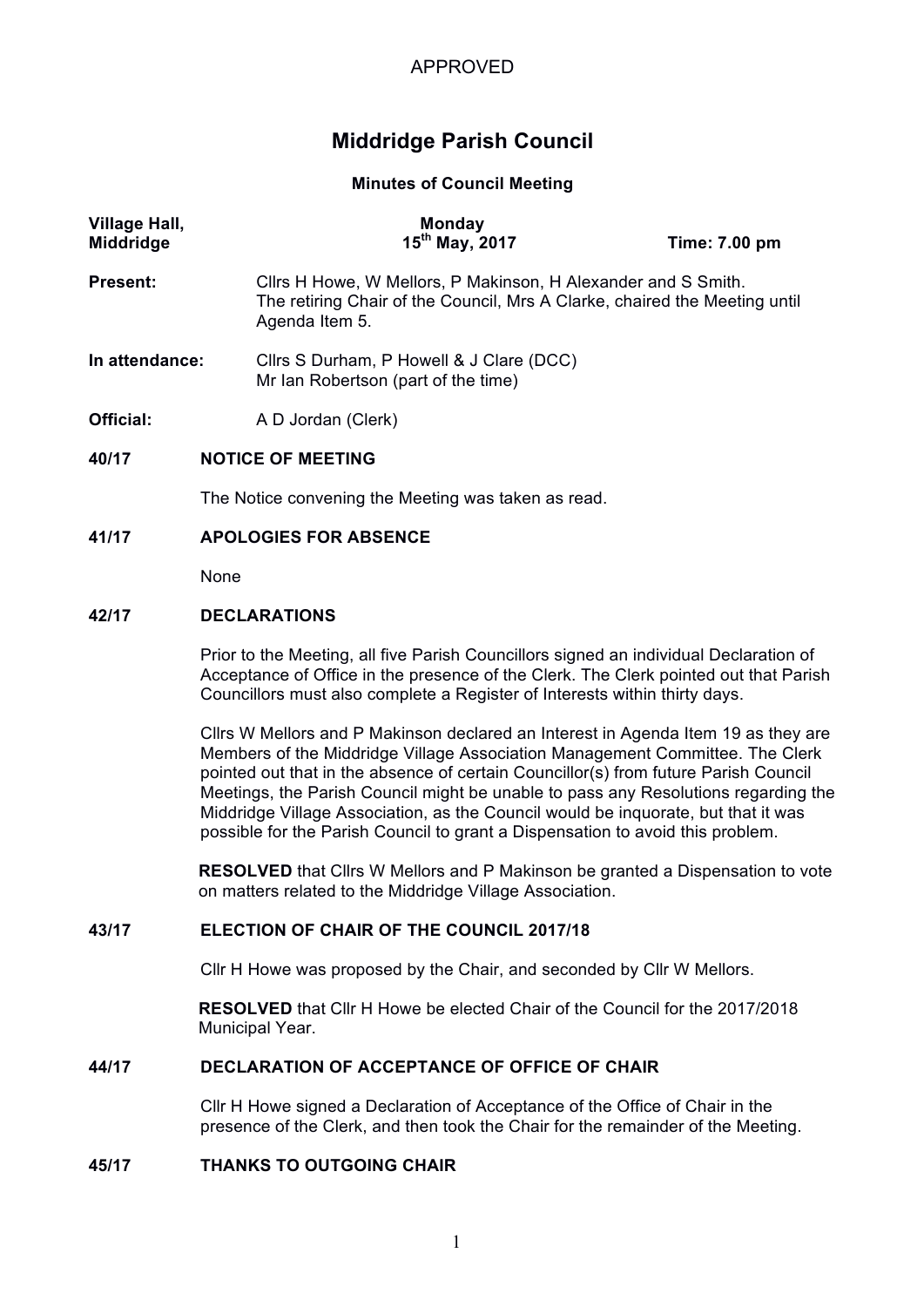Mrs A Clarke needed to leave the Meeting, and it was agreed that this Agenda Item should be discussed next.

The new Chair thanked Mr J and Mrs A Clarke for their 34 years of service to the Community as Councillors and Chairs of the Parish Council, and for all that they had done to help make the Parish Council work so well. He stated that it was intended to hold a Chair's Dinner, to which the Clarkes would be invited, to commemorate this (see below). Mrs A Clarke then left the Meeting.

#### **46/17 ELECTION OF VICE CHAIR OF THE COUNCIL 2017/2018**

Cllr W Mellors was proposed by the Chair, seconded by Cllr P Makinson.

**RESOLVED** that W Mellors be elected Vice Chair of the Council for the 2017/2018 Municipal Year.

# **47/17 DECLARATION OF ACCEPTANCE OF OFFICE OF VICE CHAIR**

Cllr W Mellors signed a Declaration of Acceptance of the Office of Vice-Chair in the presence of the Clerk.

# **48/17 MATTERS OF PUBLIC INTEREST**

None

#### **49/17 MINUTES**

**RESOLVED** that the Minutes of the Meeting of 6<sup>th</sup> March 2017 be accepted, and signed by the Chair as a true record.

# **50/17 MATTERS ARISING FROM MINUTES**

None.

#### **51/17 "ELDON WHINS" DEVELOPMENTS & THE COUNTY PLAN**

Despite the Parish Council's Objections, the Homes & Communities Agency (HCA) Outline Planning Application for 240 Houses on the "Eldon Whins" Site which HCA own has been approved. The Site will now be sold to a Developer, who will have to submit a Full Planning Application for the first Phase of development, which must include the new Roundabout at the junction of Middridge Road and Greenfield Way.

Ian Robertson was unhappy about the Design and Density of Housing proposed for the "Eldon Whins" Site. Cllr J Clare assured him that there would be an opportunity to comment on this when a Full Planning Application for the first Phase of Development was submitted. He also advised that if the Parish Council wish to speak at the Planning Committee Meeting which will hear the Full Planning Application when it is eventually submitted, they should write to the Planning Committee requesting this now. Ian Robertson then left the Meeting.

Persimmon Homes have submitted a Full Planning Application for 69 Houses on Land immediately to the west of the HCA "Eldon Whins" Site.

In the Annual Parish Council Meeting which proceeded this Parish Council Meeting, at which the full Parish Council were present, Cllr J Clare stated that the Land on which Persimmon propose to build is included in the saved Sedgefield Borough Plan (SBP) Policy H2 "Eldon Whins" Site, as well as the HCA owned Land. This means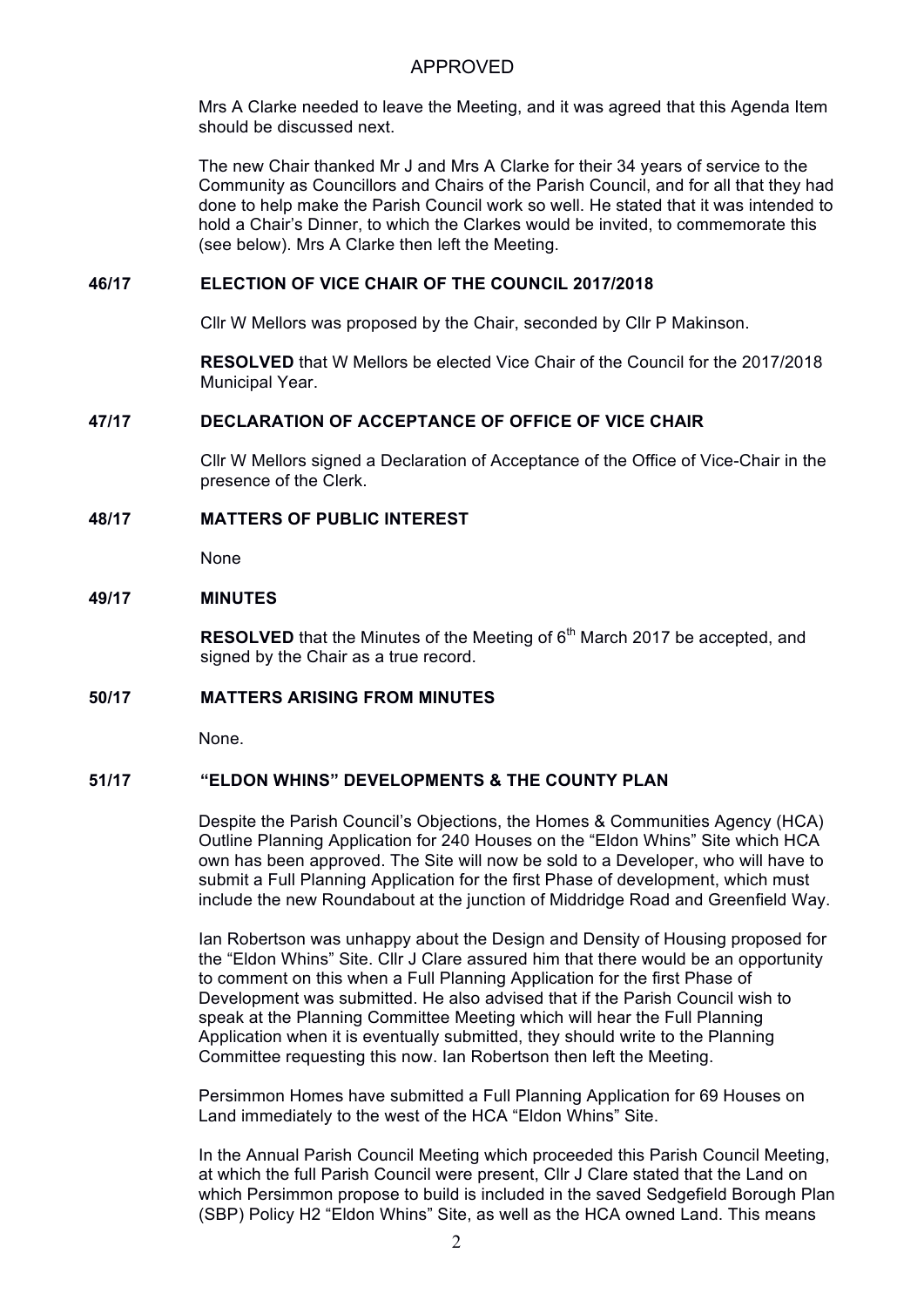that the saved SBP Policy E4 on "Green Wedges" does not apply to the Land on which Persimmon propose to build Houses, and thus in his opinion the DCC Planning Committee will have little choice but to grant this Planning Application. However, he pointed out that the proposed Access Road to the Persimmon Site was on Land designated as "Green Wedge", and this could be objected to.

He now suggested that the Parish Council invite the DCC Case Officer for the Persimmon Planning Application, Laura Eden, to attend a Meeting with them to discuss all aspects of this Planning Application, and the Parish Council's proposed Objections. He also advised that in writing to request this Meeting, the Parish Council should also ask for a dispensation to submit their Objections after the normal deadline.

**RESOLVED** that the Parish Council will object to the Persimmon Planning Application, and that a Meeting with Laura Eden be organised as soon as possible. *Action:* Clerk

The need to inform Residents of the Persimmon Planning Application, so that as many of them as possible can make any Comments or Objections, was discussed. Either an Edition of the "Middridge Mercury" or a special Flyer will be required.

**RESOLVED** that Residents be informed by the most appropriate method as soon as possible.

*Action:* Cllr W Mellors & Clerk

The Clerk mentioned that Carol Stenger delivers the "Shildon Crier" every week, and has kindly offered to assist with the delivery of any Parish Council Leaflets.

#### **52/17 GROUNDS MAINTENANCE & GENERAL REPAIRS**

#### **(i) Parish Paths Maintenance**

This year's Parish Paths Maintenance Budget has yet to be approved.

**RESOLVED** that the Parish Paths Partnership should be again contacted to establish what is happening. *Action:* Clerk

Cllr S Smith mentioned that many of the Village Pavements were being encroached on by grass, and needed to be cleared. This is the responsibility of the DCC Highways Department, but if they are not interested, Cllr W Mellors suggested that it might be possible for the Parish Council to organise for Community Offenders to undertake this work.

**RESOLVED** that the DCC Highways Department should be contacted to establish what can be done. *Action:* Clerk

#### **(ii) DCC proposed Street Light Removal**

Yvonne Edwards of DCC has not responded to an Email from the Clerk requesting that the Parish Council are assured that nothing is to be done about removing any Street Lights until the matter of the Cost of a possible Service Level Agreement to retain them is resolved.

**RESOLVED** that Yvonne Edwards of DCC should be contacted by Letter to try and clarify the situation, and obtain the desired assurance *Action:* Clerk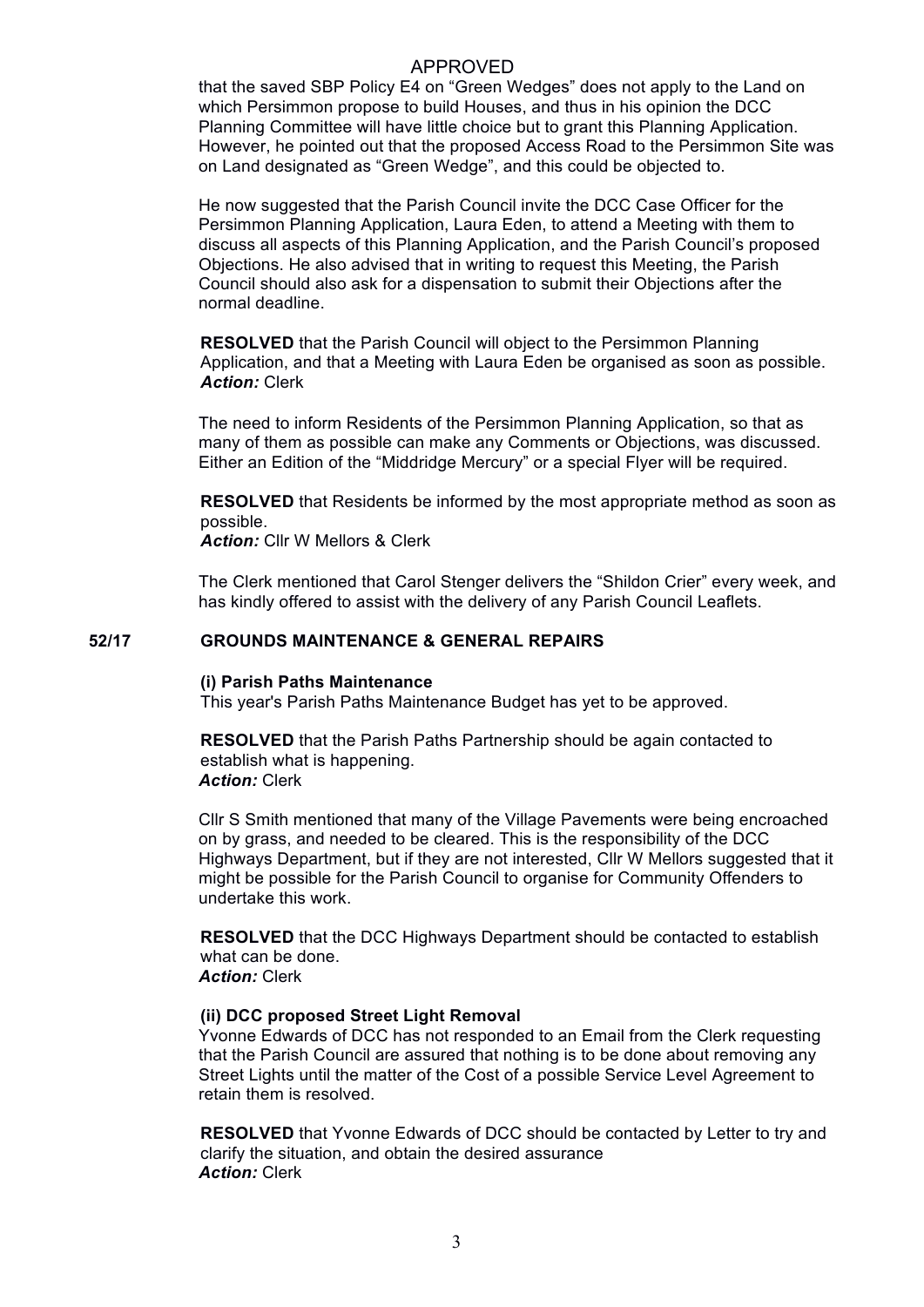Cllr S Smith mentioned that she has recently become aware of a Low Energy Efficiency Scheme which may affect the proposed Walkers Lane Street Light Removal, and will pass this information to the Clerk. *Action:* Cllr S Smith & Clerk

#### **(iii) Dog Litter Bins**

The Dog Litter Bin at the end of Walkers Lane was found to be full; this was reported, and the Bin was quickly emptied. Allan Wilson has kindly volunteered to monitor the situation in future.

#### **(iv) Play Area Ash Tree**

The large Ash Tree in the Play Area is not coming into leaf like other Ash Trees, which is causing concern. This Tree is due to be inspected by the DCC Foreman responsible for removing Tree branches from another Tree in the Village, but we have no idea when this might occur. Cllr J Clare kindly agreed to speak to Colin Curry about this.

#### **53/17 PLANNING APPLICATIONS**

None

#### **54/17 CHILDREN'S' PLAY AREA**

The Clerk's Monthly Inspection Report was approved.

Cleaning the Moss from the Senior Swings Base is still outstanding. The Chair suggested that Ian Hayman may be able to help; this is to be investigated. *Action:* Cllr H Howe

#### **55/17 ROAD-TRAFFIC**

The Racist Graffiti have been removed from the Gas Station Door, but the two disfigured 30 mph Speed Limit Signs have yet to be replaced. In the meantime, another 30 mph Speed Limit Sign in Walkers Lane has been damaged; this has been reported.

The damaged Road Sign for No's 17-20 Middridge Farms has been replaced.

#### **56/17 "THE PADDOCK"**

It has been confirmed that the Funding for the proposed Project to transform "The Paddock" into a Wildflower Grassland is from a Section 106 Agreement attached to the approved HCA "Eldon Whins" Planning Application.

#### **57/17 NEIGHBOURHOOD PLAN**

For the benefit of the two new Parish and County Councillors, the Chair briefly outlined the history of the Middridge Neighbourhood Plan. Shaun Hanson has produced a modified version of the proposed Questionnaire for a new Community Engagement Exercise; this has still to be approved. The question as to whether to use "Survey Monkey" is also outstanding.

Cllr J Clare stressed that in the light of the various "Eldon Whins" developments, he considered it essential that the Middridge Neighbourhood Plan be progressed as fast as possible.

**RESOLVED** that a Meeting of the Neighbourhood Plan Working Group be organised as soon as possible to consider these matters.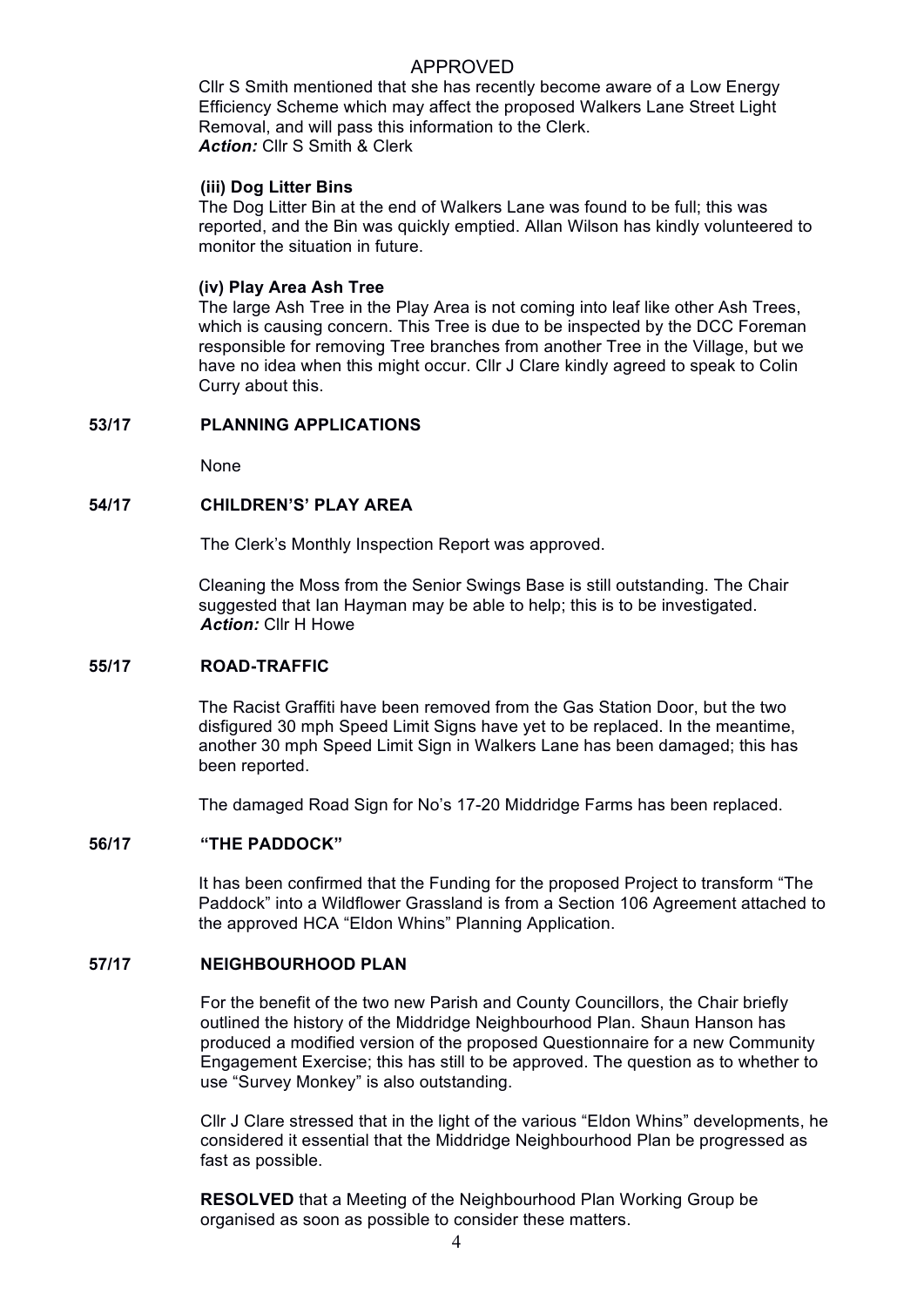*Action:* Cllr W Mellors

# **58/17 ACCOUNTS**

The Parish Council's 2016/17 Accounts have been approved by our Internal Auditor (Colin Gray), without alteration, and he has signed the Internal Audit Report Section of the 2016/17 Annual Return Form.

**RESOLVED** that the Parish Council formally adopts the Parish Council's 2016/17 Accounts as approved by the Internal Auditor, and that the Chair should sign the Annual Governance and Accounting Statements Sections of the 2016/17 Annual Return Form. An Honorarium of £65 should be paid to Colin Gray for his services. *Action:* Cllr H Howe & Clerk

The Council's Insurance Cover renews this month. In the course of looking at alternative Insurance Providers it has become apparent that none of the Parish Council's Assets (Play Area Equipment, Bus Stops etc.) are insured.

**RESOLVED** that the Council's Insurance is renewed based on the Zurich Mutual Quotation. The additional Insurance Costs to cover the Parish Council's Assets will be established, to allow the Council to decide what action to take. *Action:* Clerk

**The** Clerk was asked to leave the Meeting whilst the question of the Clerk's Salary was discussed.

**RESOLVED** that the Clerk's Salary be increased to £1550 per annum. *Action:* Clerk

An Email from the Middridge Village Association (MVA) requesting permission to use the Village Green for the Annual Village Fête, and raising the question of the Parish Council's usual Donation of a Fête Raffle Prize, has been received.

**RESOLVED** that the MVA have permission to use the Village Green for the Annual Village Fête, and that a Raffle Prize of £40 be provided. *Action:* Clerk

Councillors considered a Schedule of Accounts for Payment.

| <b>Payee</b>                    | <b>Purpose</b>                       | <b>Sum</b> |
|---------------------------------|--------------------------------------|------------|
| Planning Advice Plus *          | <b>Final NP Training Payment</b>     | £2553.10   |
| Middridge Village Association * | Hall Hire for NP Training            | £120.00    |
| Mrs A Clarke                    | <b>Plants for Village Green Tubs</b> | £80.00     |
| Middridge Village Association   | Fête Raffle Prize                    | £40.00     |
| Colin Gray                      | Internal Auditor's Honorarium        | £65.00     |
| <b>CDALC</b>                    | <b>Annual Subscription</b>           | £60.67     |
| <b>Zurich Municipal</b>         | Insurance                            | £628.09    |
|                                 | <b>TOTAL</b>                         | £3546.19   |

**RESOLVED** that the following Accounts be approved for payment:-

\* With the agreement of Councillors, these Cheques had already been issued, and hence the Approval given was retrospective. This Expenditure forms part of the 2016/17 Accounts.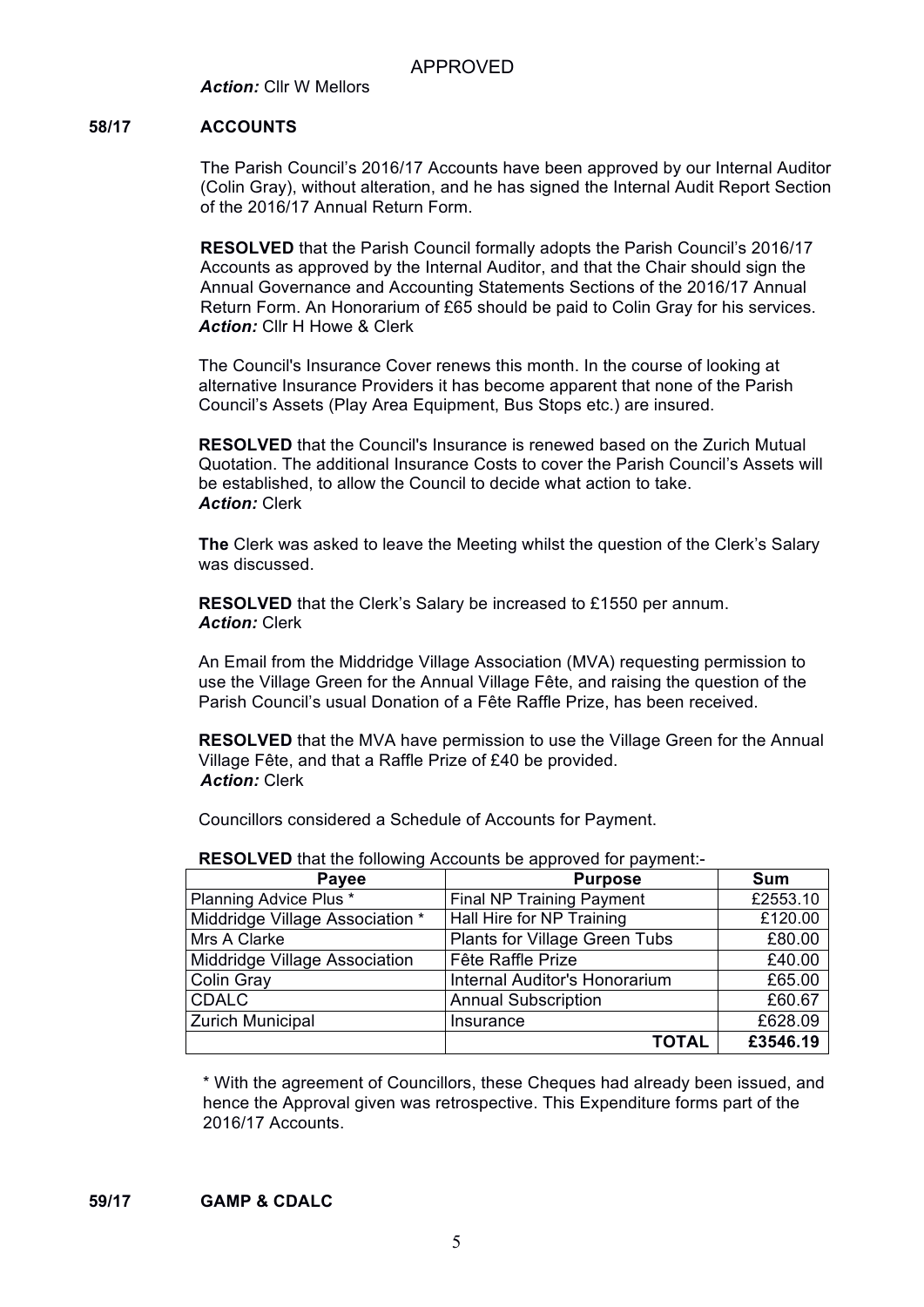The planned GAMP activities to invite suggestions from Organisations for new Projects in the agreed Themes have been delayed due to "Purdah" for the Council and General Elections.

The Village Defibrillator should be installed before the end of the month. Information regarding Publicity Events and Training Sessions is to be included in the planned Edition of the "Middridge Mercury". *Action:* Cllr W Mellors & Clerk

The question of the Parish Council's representation at future Meetings of the County Durham Association of Local Councils (CDALC) following Mrs A Clarke's resignation was discussed.

**RESOLVED** that Cllr W Mellors and the Clerk will represent the Parish Council at CDALC Meetings.

# **60/17 GENERAL CORRESPONDENCE**

A Letter was received from the Speaker of the House of Commons regarding the annual UK Parliament Week Event. The Parish Council noted this Event, but no action is planned.

A Letter was received from Citizens Advice County Durham requesting a Donation.

**RESOLVED** that a Donation of £50 be made to Citizens Advice County Durham. *Action:* Clerk

# **61/17 OTHER MATTERS**

#### **(i) Council's Statutory Policies**

The Clerk described the Statutory Policies which the Parish Council are required to have, details of which had been circulated to Parish Councillors before the Meeting. Financial Regulations and the Risk Assessment Register must be re-adopted annually as part of the Annual Return Audit Process, whilst it is considered good practice for the other Policies to be re-adopted on the formation of a new Council.

**RESOLVED** that all the Parish Council's Statutory Policies be re-adopted. *Action:* Clerk

#### **(ii) Big Spring Clean**

This was as successful as ever.

#### **(iii) Transparency Fund Drop-in Session**

The Clerk will attend the Transparency Fund Drop-in Session at County Hall.

#### **(iv) Unmetered Electricity Supply**

The question of the Bill of £0.77 for the Unmetered Electricity Supply for the Christmas Tree Lights, and the request that the Parish Council enter into a formal agreement with the Supplier (Northern Powergrid), was discussed. Cllr W Mellors pointed out that the Parish Council's Address in Schedule 5 was incorrect; the Clerk stated that he had already raised this with Northern Powergrid.

**RESOLVED** that the outstanding Bill be paid, and the Clerk sign the proposed formal Agreement on the Parish Council's behalf, with the correct Address. *Action:* Clerk

# **(v) Chair's Dinner**